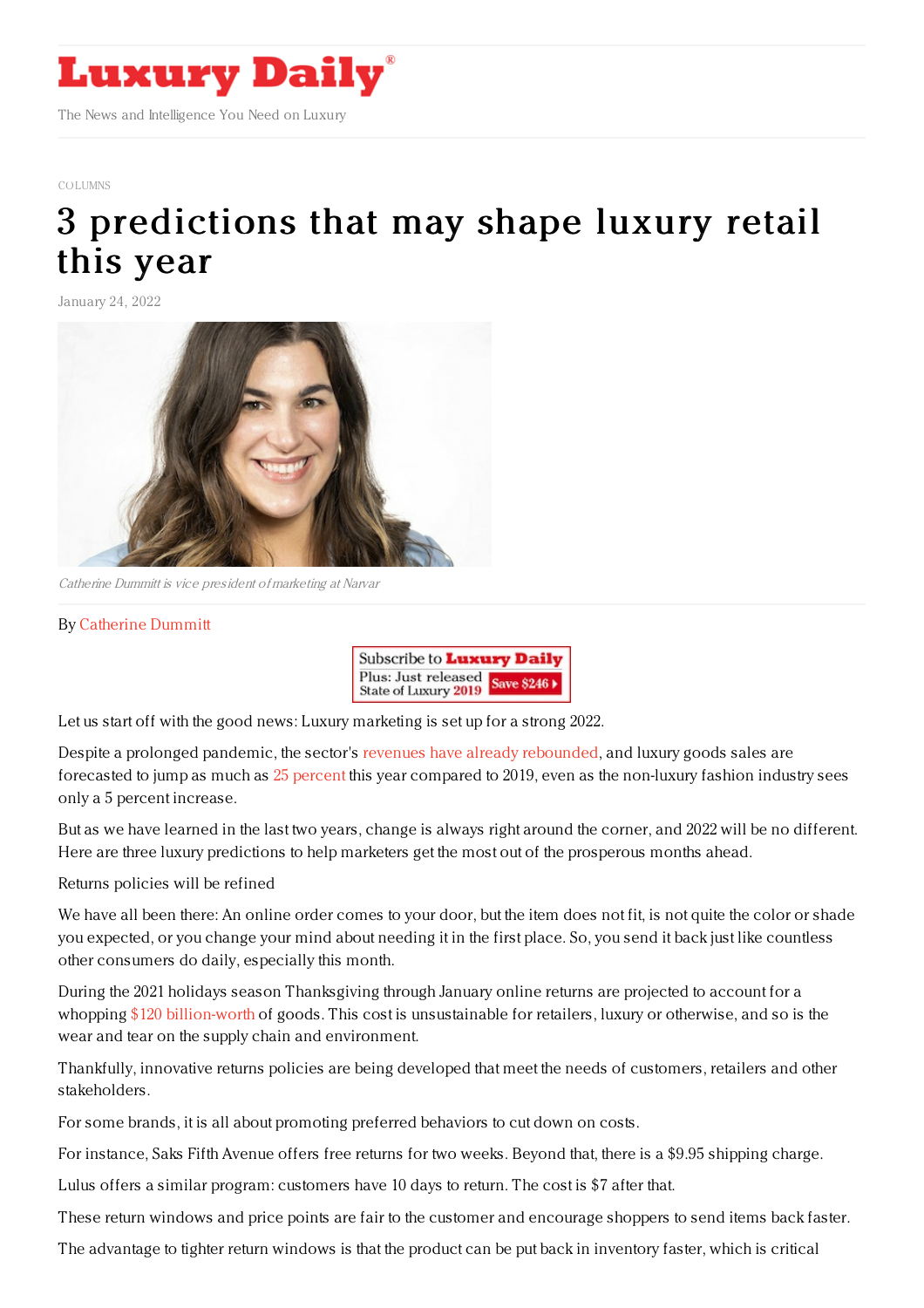during the supply chain crisis. And the product is more likely to come back in season to be resold at full price.

For the customer, it is akin to the happy hour specials: retailers reward them for taking action early and make them feel good about being decisive and meeting the deadline.

Also, brands are starting to offer VIP returns policies that reward loyal customers with better returns choices, while limiting options for more expensive customers, such as serial [bracketers](https://www.businessinsider.com/bracketing-online-shopping-downsides-explained-2021-11#:~:text=%2522Bracketing%2522%20is%20the%20practice%20of,in%20a%20survey%20reported%20bracketing.).

DSW, for example, extends free online return windows for its VIP Gold (90 days) and VIP Gold Elite (365 days) customers. Other DSW customers must pay \$8.50 for returns.

This tiered strategy encourages VIPs to be loyal who does not like being a VIP? and helps the brand keep the cost of returns down compared to a free-returns-for-all policy.

Such personalized returns policies will become more popular in 2022 among luxury retailers because they tap into this sector's aspirational consumer mindset and make for better economics and more sustainable practices.

Shoppable TikTok campaigns get bigger investment

The thing about in-store shopping that most of us enjoy is interacting with the products and store reps because it is an experience rather than just scrolling up and down a computer screen or phone.

In recent months, livestream shopping has helped ecommerce-minded brands bridge that interactivity gap.

For instance, Bloomingdale's last year [partnered](https://www.cnbc.com/2021/05/03/retailers-from-bloomingdales-to-petco-test-livestreaming-to-win-sales.html) with shoe designer Jimmy Choo to connect with many of the retailer's customers via Zoom.

To test products such as lip balm and skin cream, Clinique and L'Oreal have leaned into virtual shoppable events, encouraging customers to buy the products online, on the spot.

At the same time, this trend is increasingly taking place on TikTok, which has more than 1 [billion](https://www.statista.com/statistics/1267892/tiktok-global-mau/#:~:text=TikTok%20global%20monthly%20active%20users%202018%252D2021&text=In%20September%202021%252C%20social%20video,the%20biggest%20social%20networks%20worldwide.) global users.

American Eagle, for instance, recently collaborated with influencers Addison Rae, Madison Bailey and Chase Stokes on a shoppable TikTok stream, where the average tune-in time was an impressive 11 [minutes](https://adage.com/article/digital-marketing-ad-tech-news/brands-test-tiktoks-live-shopping-feature/2386096).

In 2022, look for luxury brands and other retailers to increasingly invest in shoppable livestreaming on TikTok.

One might ask: "Why TikTok instead of YouTube?" While YouTube was founded as an on-demand, one-to-many broadcast platform, TikTok was purpose built for live, two-way engagement, which is more conducive to commerce.

These stats help further explain: U.S. consumers now spend more time on TikTok than [YouTube](https://www.theverge.com/2021/9/7/22660516/tiktok-average-watch-time-youtube-us-android-app-annie), while the hashtag, #TikTokMadeMeBuyIt, has been viewed more than 7 [billion](https://www.nytimes.com/2021/12/21/business/tiktok-ads.html) times.

Packaging will be the new storefront

With so many channels such as TikTok competing for everyone's attention, it is an absolute must for marketers to create a memorable experience for their customers.

Luxury brands need to be there for every step in the journey, from pixel to package, as global ecommerce is expected to reach \$1.2 [trillion](https://www.businesswire.com/news/home/20211109005306/en/Digital-B2C-B2B-eCommerce-Sales-Reach-New-Levels-of-Growth-Post-pandemic-Forecast-to-Reach-6-Trillion-in-2022) in 2022.

Currently, ecommerce players in the United States are spending \$49 billion on [packaging](https://www.smithers.com/services/market-reports/packaging/the-future-of-e-commerce-packaging-to-2025) but not using the medium to its fullest potential.

This year, packaging will be the new storefront, helping luxury brands provide unforgettable, eco-friendly and convenient experiences.

Everlane has long been a leader in the post-purchase experience. The brand is including personalized notes while taking measures to [eliminate](https://www.fastcompany.com/90325711/everlanes-founder-vowed-to-remove-all-new-plastic-from-the-brands-supply-chain-by-2021-now-he-has-to-figure-out-how) plastic from its logistics.

Across generations, we love print when it is done with style, especially [millennials](https://hbr.org/2020/02/why-catalogs-are-making-a-comeback).

So, packaging should fit into luxury brands' aspirational mindset the same way that catalogs do.

Operationally, packaging is usually a line item next to shipping costs and return rates. But Everlane shows that it should be thought of as a marketing and customer experience (CX) opportunity as ecommerce becomes increasingly important and brands constantly drop into consumers' homes via delivery packages.

WE HAVE AN exciting year ahead, particularly if luxury brands keep evolving with their ecommerce returns,